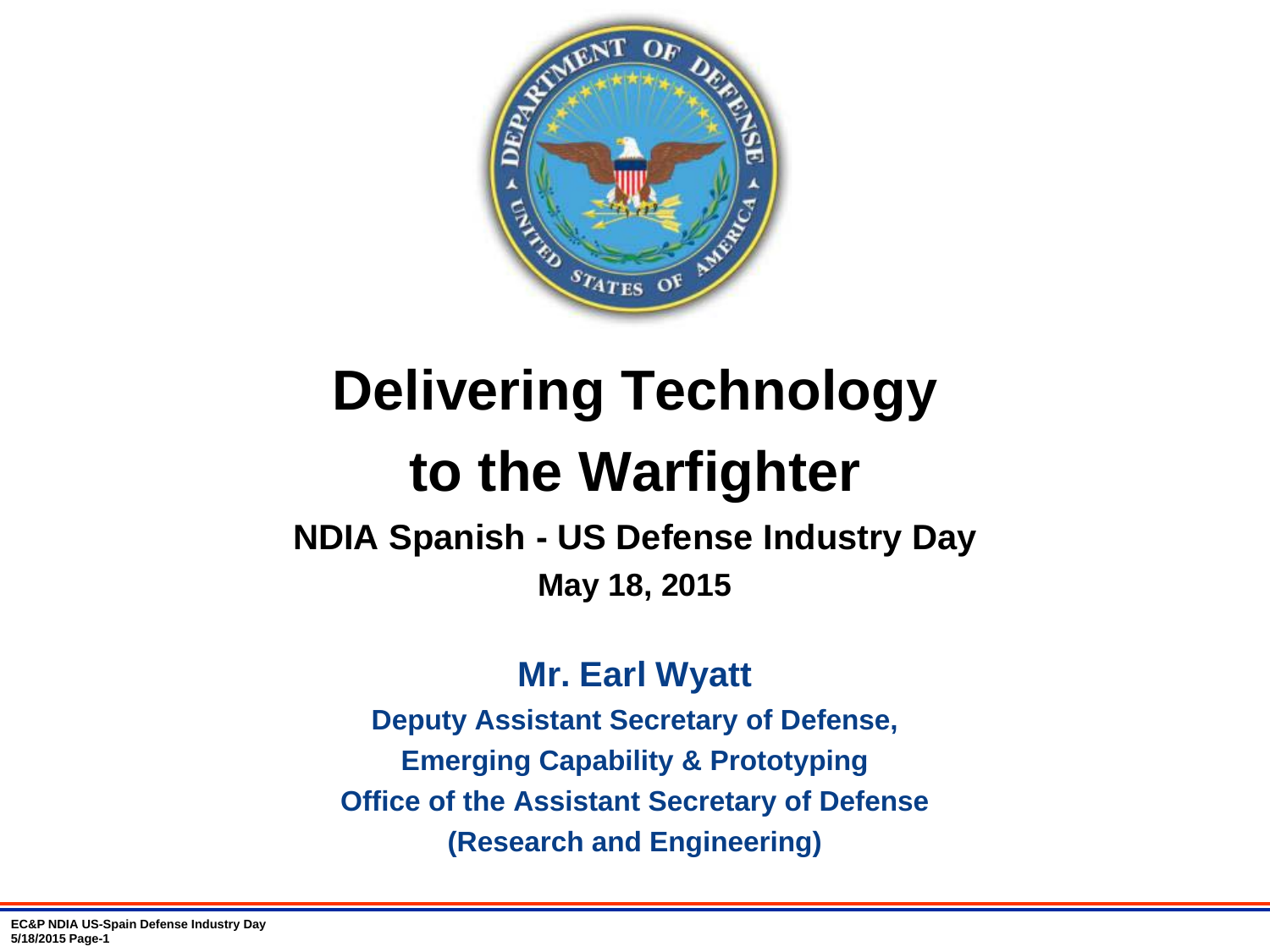

# **Leadership Perspective**



**"We now face a more uncertain strategic environment with an increasing range of threats to mitigate."**

Deputy Secretary Work





**"Our technological superiority is not assured, and in fact it is being challenged very effectively right now."**

Under Secretary Kendall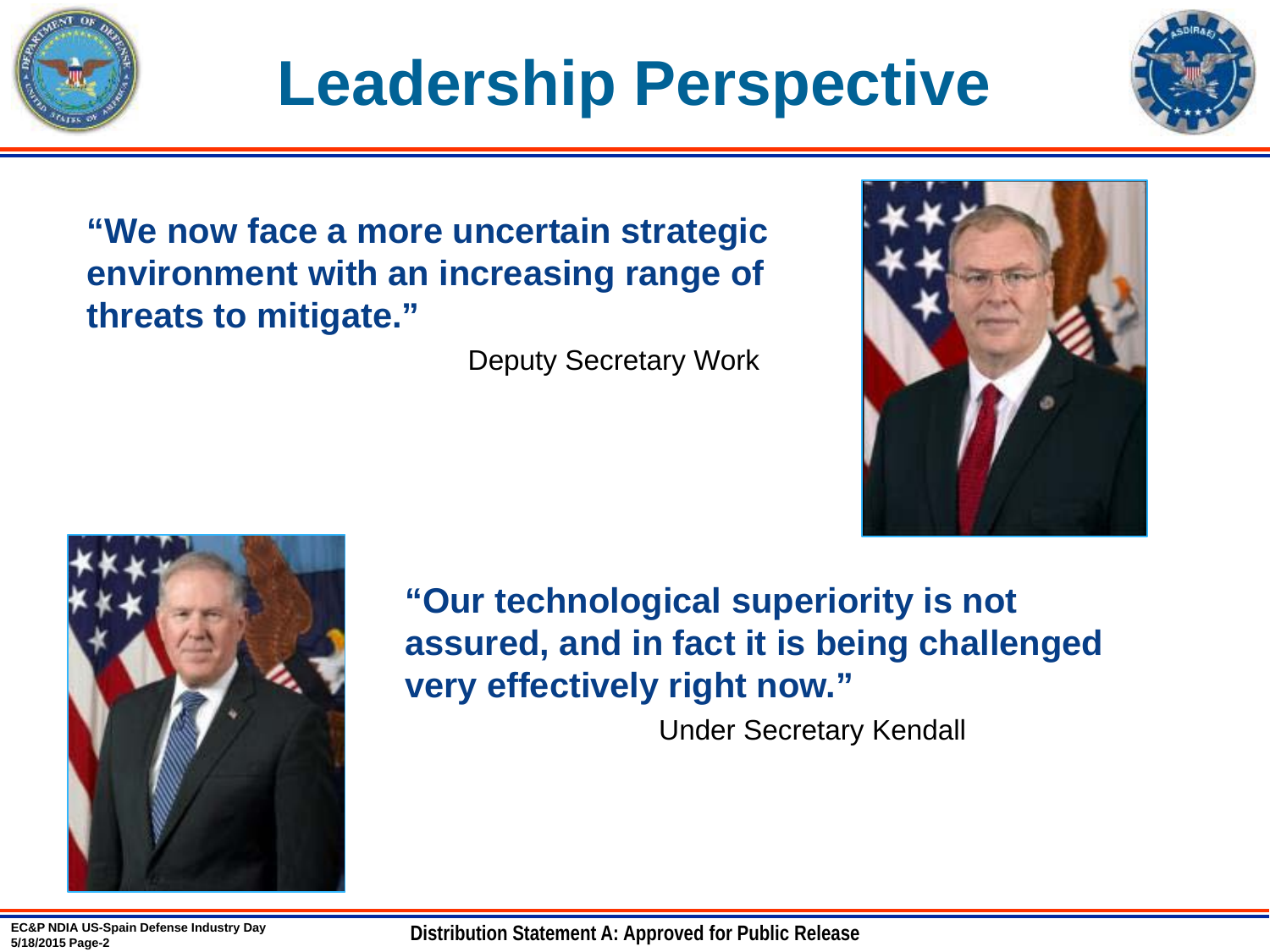



### **Identify and** *invest in innovative ways* **to sustain and advance our national security into the 21st century**

- *People***:** Integrate leadership development with emerging opportunities and re-think how we develop managers & leaders
- *Wargaming***:** Reinvigorate wargaming to test alternative ways of achieving strategic objectives, and help us think more clearly about the future security environment
- *New Operational Concepts***:** Explore how to employ resources to greater strategic effect and deal with emerging threats in more innovative ways
- *Business Practices***:** Find ways to be more efficient and effective through external benchmarking and focused internal reviews

**Deputy Secretary of Defense Memorandum at: http://www.defenseinnovationmarketplace.mil/resources/DefenseInnovationInitiative.pdf**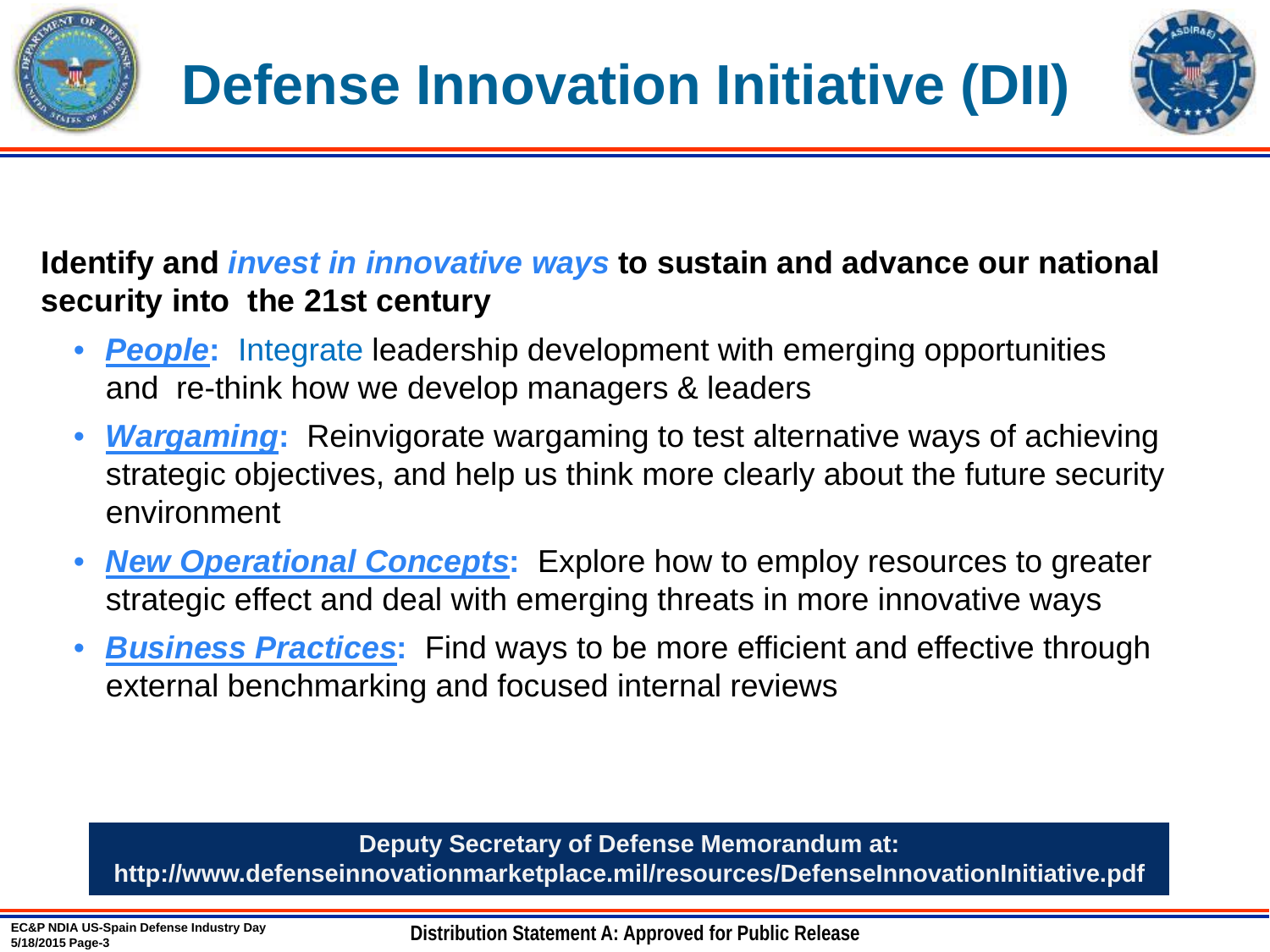

# **Better Buying Power 3.0**



**Achieving Dominant Capabilities through Technical Excellence and Innovation**

#### **Achieve Affordable Programs**

• **Continue to set and enforce affordability caps**

#### **Achieve Dominant Capabilities While Controlling Lifecycle Costs**

- **Strengthen and expand "should cost" based cost management**
- **Build stronger partnerships between the acquisition, requirements, and intelligence communities**
- **Anticipate and plan for responsive and emerging threats**
- **Institutionalize stronger DoD level Long Range R&D Planning**

#### **Incentivize Productivity in Industry and Government**

- **Align profitability more tightly with Department goals**
- **Employ appropriate contract types, but increase the use of incentive type contracts**
- **Expand the superior supplier incentive program across DoD**
- **Increase effective use of Performance-Based Logistics**
- **Remove barriers to commercial technology utilization**
- **Improve the return on investment in DoD laboratories**
- **Increase the productivity of IRAD and CR&D**

#### **Incentivize Innovation in Industry and Government**

- **Increase the use of prototyping and experimentation**
- **Emphasize technology insertion and refresh in program planning**
- **Use Modular Open Systems Architecture to stimulate innovation**
- **Increase the return on Small Business Innovation Research (SBIR)**
- **Provide draft technical requirements to industry early and involve industry in funded concept definition to support requirements definition**
- **Provide clear "best value" definitions so industry can propose and DoD can choose wisely**

#### **Eliminate Unproductive Processes and Bureaucracy**

- **Emphasize AE, PEO and PM responsibility, authority, and accountability**
- **Reduce cycle times while ensuring sound investments**
- **Streamline documentation requirements and staff reviews**

#### **Promote Effective Competition**

- **Emphasize competition strategies and creating and maintaining competitive environments**
- **Improve technology search and outreach in global markets**

#### **Improve Tradecraft in Acquisition of Services**

- **Increase small business participation, including through more effective use of market research**
- **Strengthen contract management outside the normal acquisition chain – installations, etc.**
- **Improve requirements definition**
- **Improve the effectiveness and productivity of contracted engineering and technical services**

#### **Improve the Professionalism of the Total Acquisition Workforce**

- **Establish higher standards for key leadership positions**
- **Establish stronger professional qualification requirements for all acquisition specialties**
- **Strengthen organic engineering capabilities**
- **Ensure the DOD leadership for development programs is technically qualified to manage R&D activities**
- **Improve our leaders' ability to understand and mitigate technical risk**
- **Increase DoD support for STEM education**

Strengthening Cost Consciousness, Professionalism, and Technical Excellence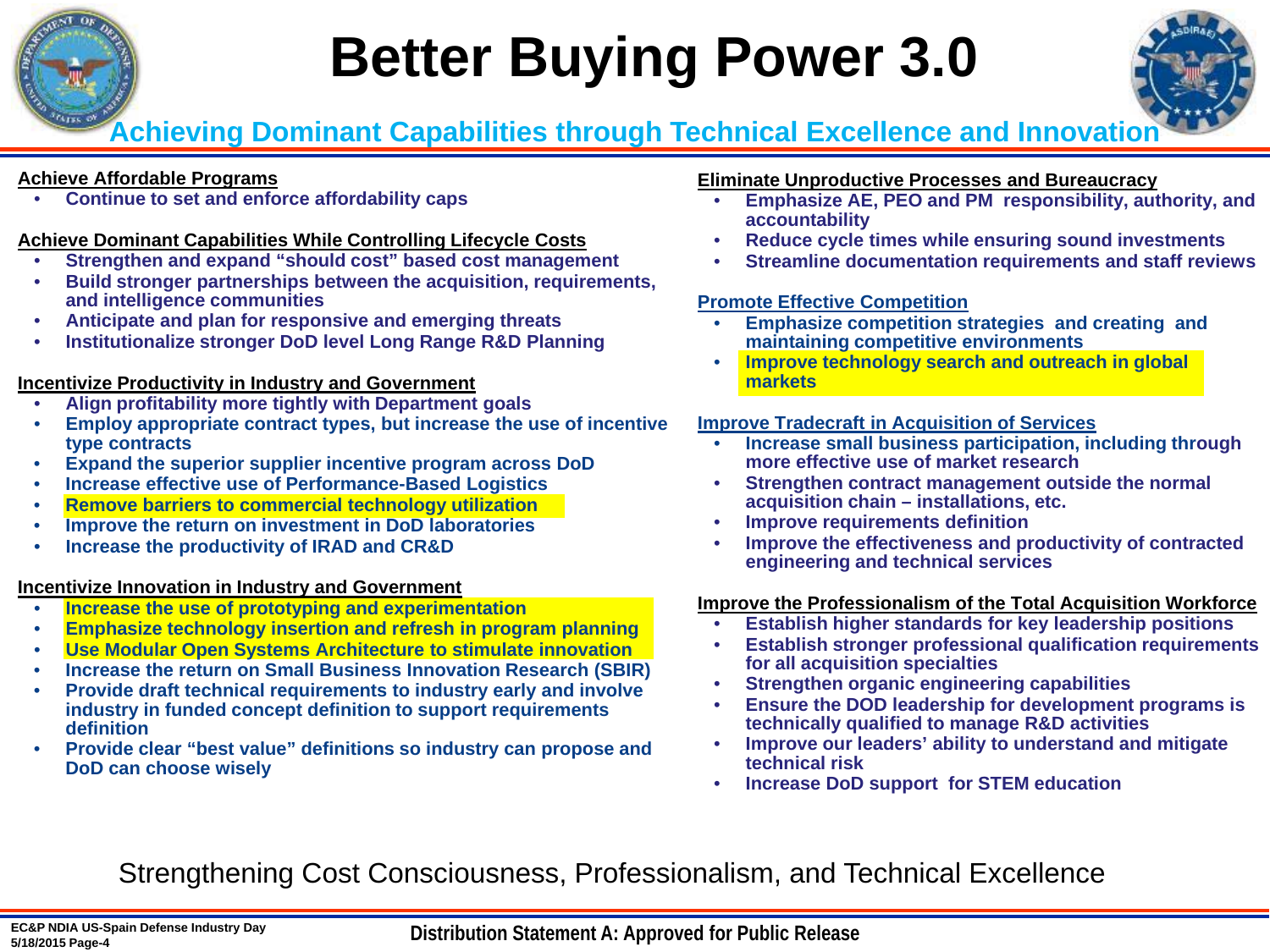# **Operating Landscape**





**Distribution Statement A: Approved for Public Release**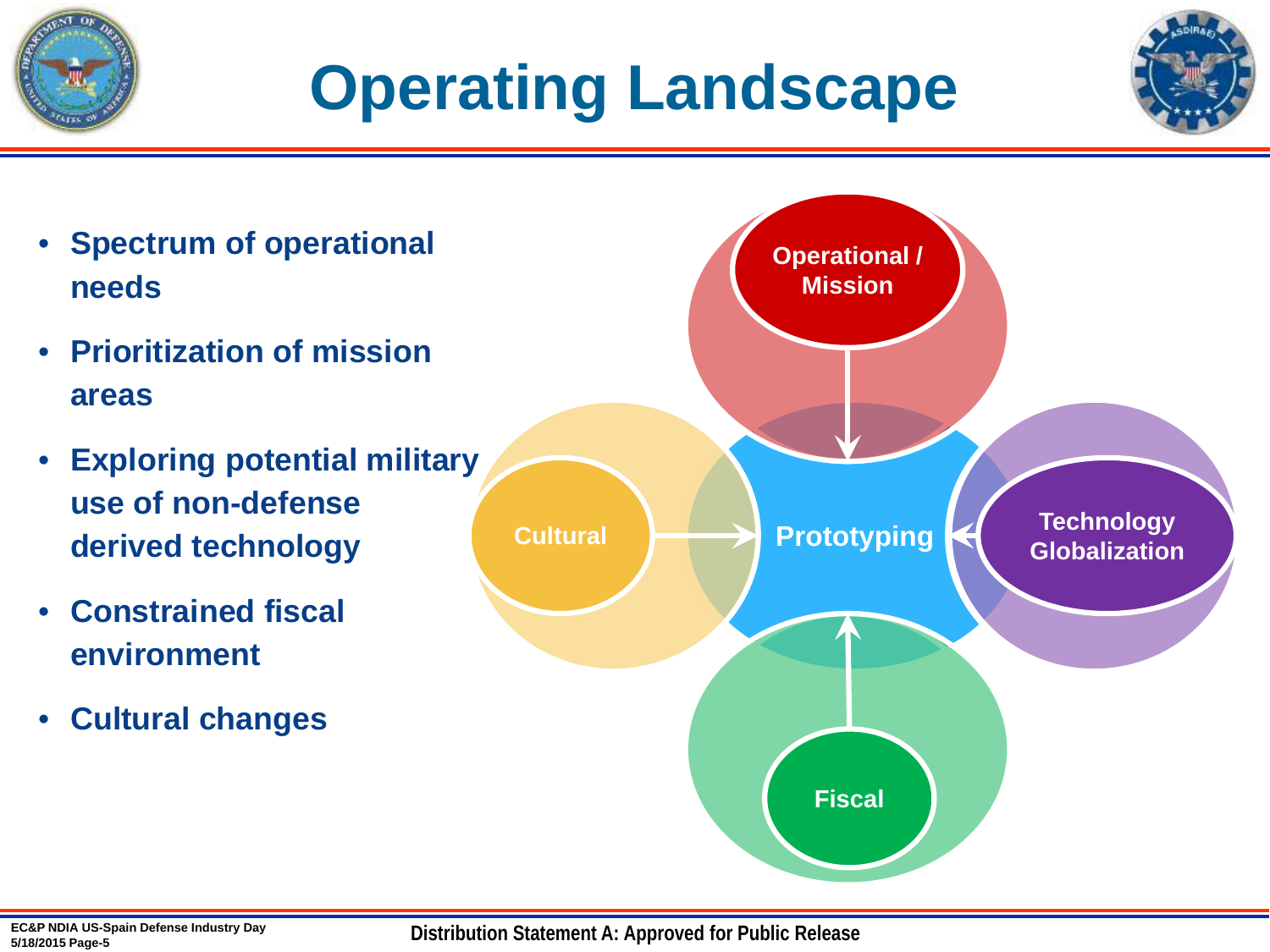

## **EC&P Project Selection Process**





*Designed to identify, develop, and demonstrate multi-domain technologies / concepts to satisfy Department / Multi-Service / COCOM highest priorities* 

### *Focus areas for FY 15-16*

- *Electromagnetic spectrum agility*
- *Space capability resilience*
- *Asymmetric force application*
- *Autonomous systems*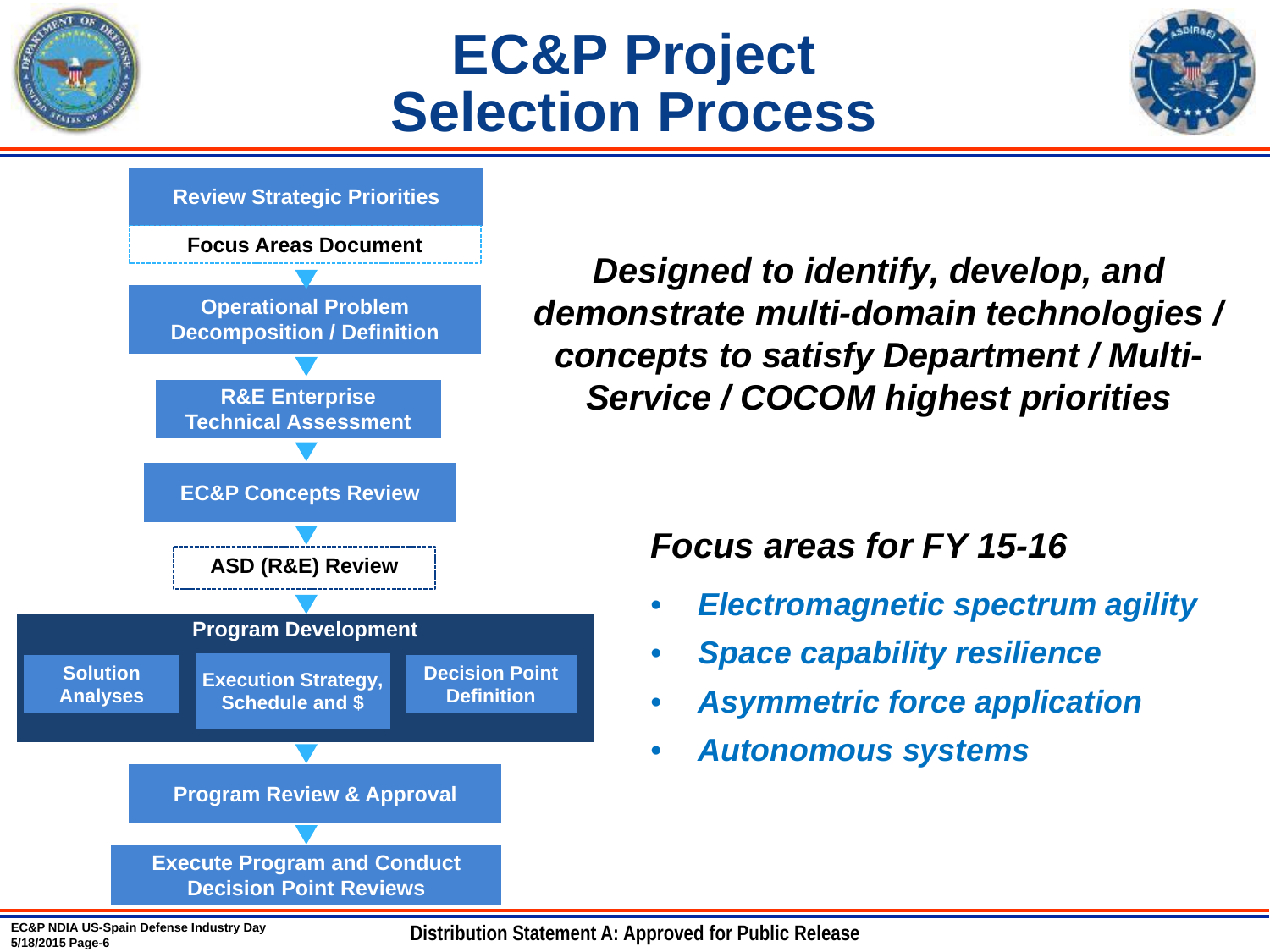





*Electromagnetic Spectrum Agility:* **Capabilities that allow Department of Defense (DoD) forces to operate with freedom of maneuver in the electro-magnetic spectrum (EMS). Operations include:**

- **Gaining and attaining access to spectrum for friendly forces, denying and/or degrading spectrum to our adversaries**
- **Conducting EM deception operations to degrade an adversary's understanding of our intent and capability**
- **Otherwise preventing the adversary from leveraging the EM domain to conduct operations in other domains (i.e., air, space, maritime, land and cyber)**
- **New effects in the EMS domain to include directed energy and radio frequency disruption**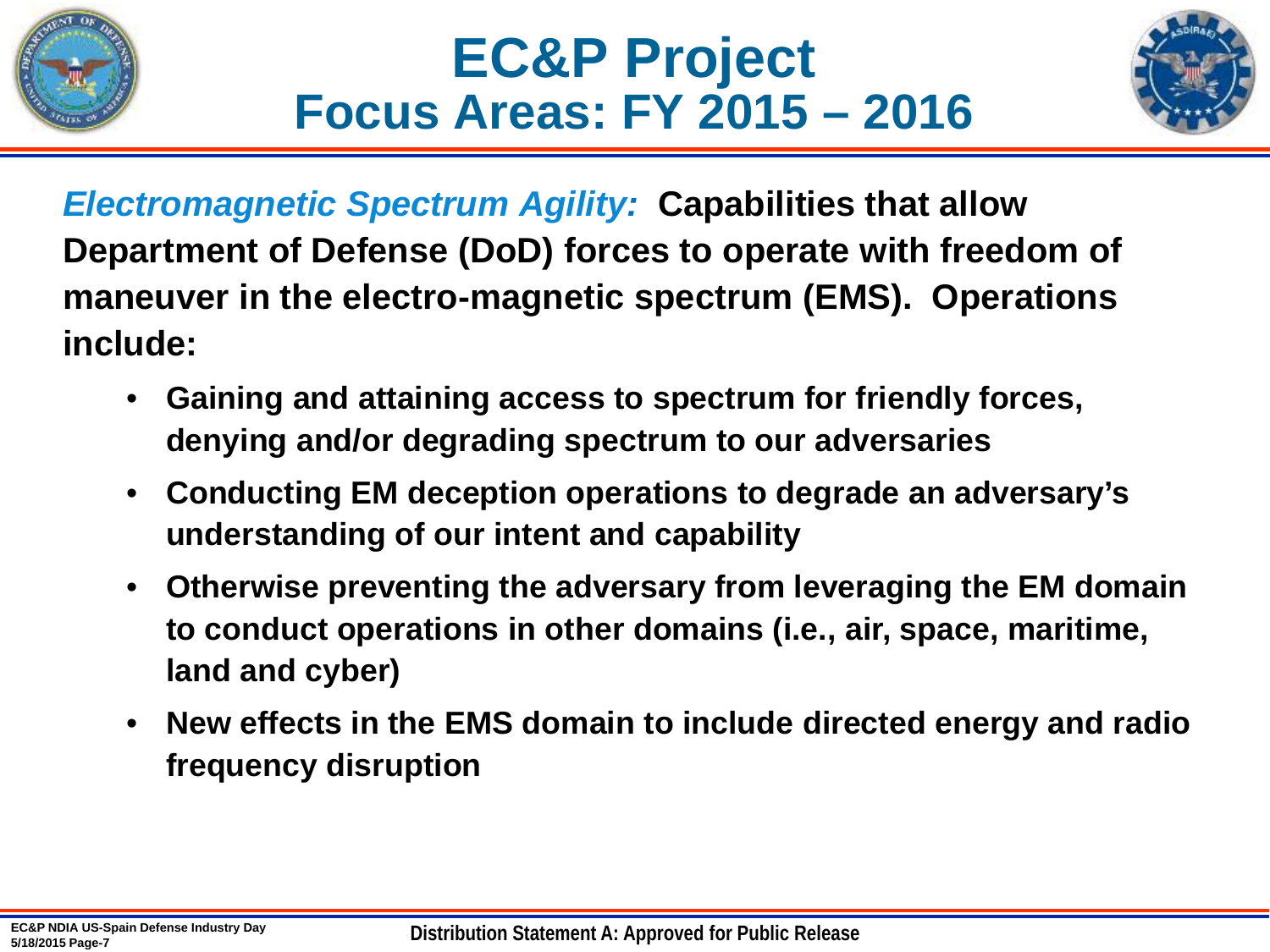





### *Space Capability Resilience:*

- **Responds to a sophisticated adversary's attempts to deny us access to our space-based capabilities and adverse space conditions that degrade our space-based capabilities**
- **Resilient response includes:**
	- **Taking proactive and reactive defensive measures (Avoidance)**
	- **Designing systems with enhanced survivability features (Robustness)**
	- **Conducting operations to replenish lost or diminished capacity (Reconstitution)**
	- **Help re-establish space capability and capacity (Recovery)**
	- **Subsystems and activities that support any systems architecture able to achieve effects normally associated with current space systems**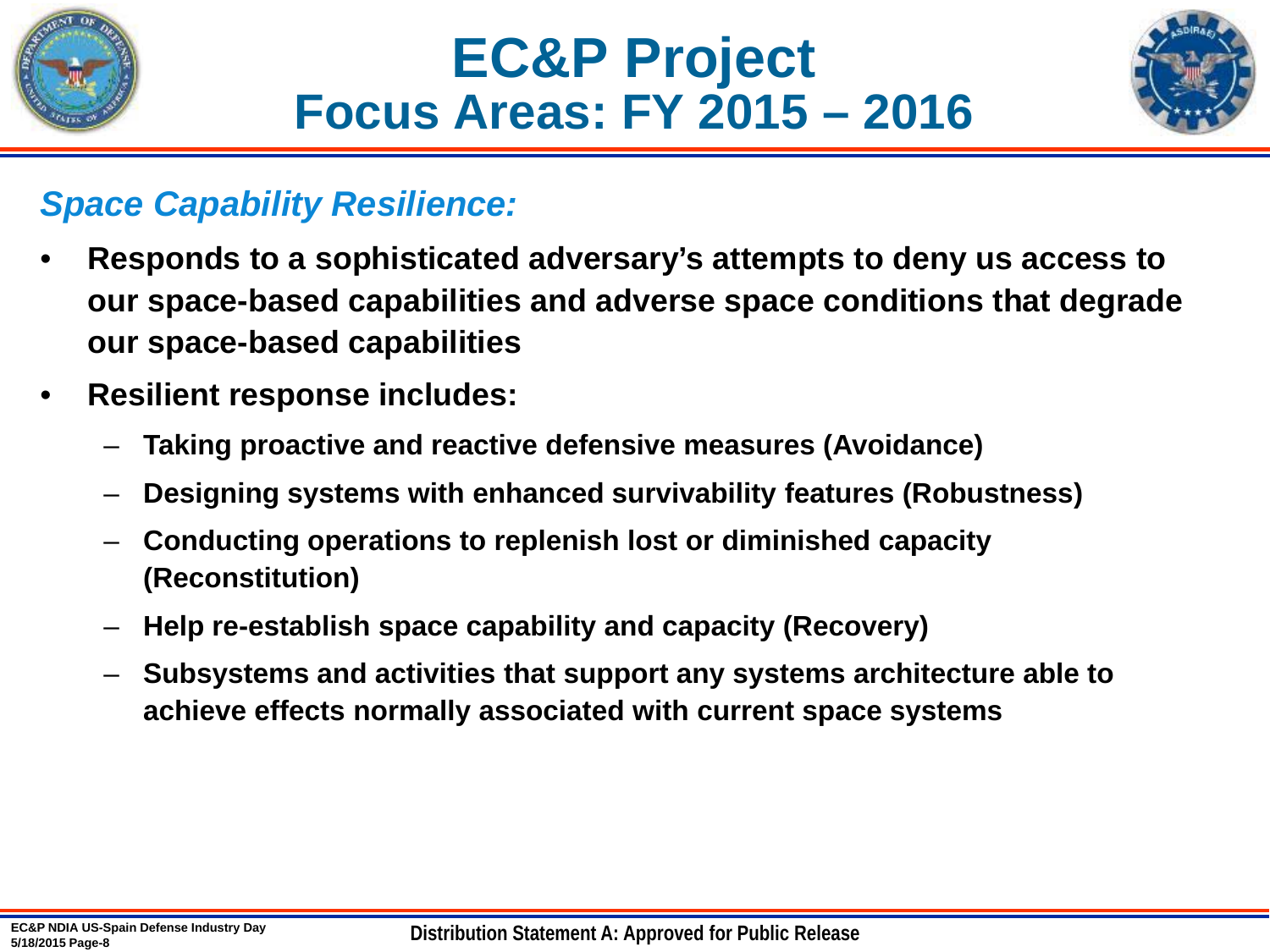





## *Asymmetric Force Application:*

- **Use of non-traditional technologies, tactics, and weapons to provide a clear military advantage to our forces during maneuver and engagement operations**
- **Solutions will reduce U.S. reliance on overleveraged blue capabilities and creatively exploit increasingly capable adversary systems while adjusting the cost curve in our favor**
- **Of particular interest are applications that provide an innovative technology offset and / or cost calculus advantage**
- **Includes technologies needed for - -**
	- **Countering threats associated with integrated air defense systems**
	- **Long range penetrating strike**
	- **Offensive and defensive air superiority operations**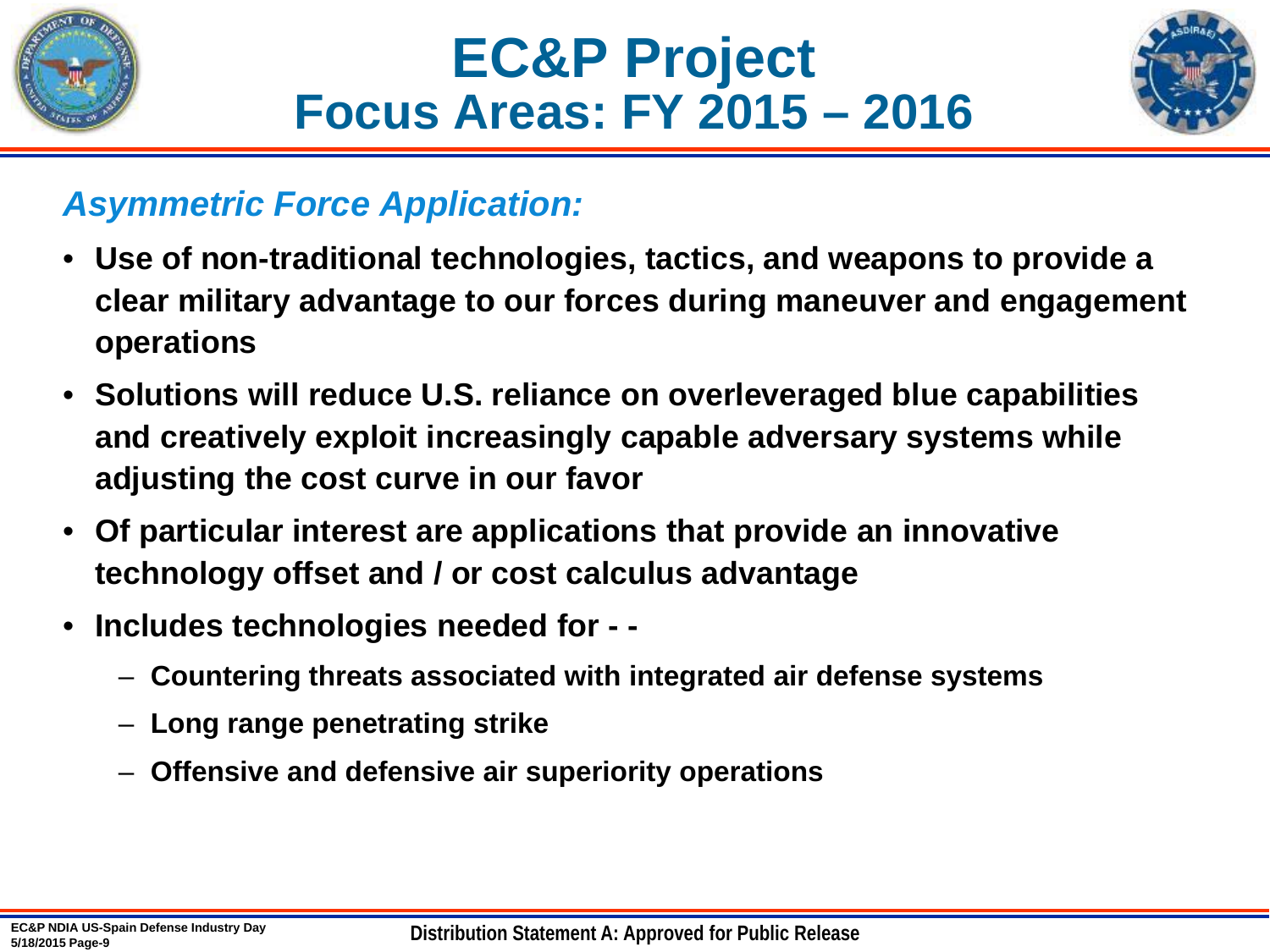





### *Autonomous Systems:*

- **Capability that enables a particular action of a system to be automatic or, within programmed boundaries, or 'self-governing'**
- **Important for mobile unmanned systems that must maneuver in an environment with little or no human assistance, or systems that aid human cognitive tasks, including:**
	- **Target recognition and systems that aid the human in the coordination of multiple sensors and multiple weapons to support the completion of blue, and the defeat of red, detect-to-engage sequences**
	- **Improving capability without increasing capacity by better coordinating and synchronizing current sensors and weapon systems, while maximizing the combat efficiency of both**
	- **Combing through large volumes of Intelligence, Surveillance and Reconnaissance (ISR) data, and notify the analyst of pattern of life anomalies or other data that meets user-specified criteria**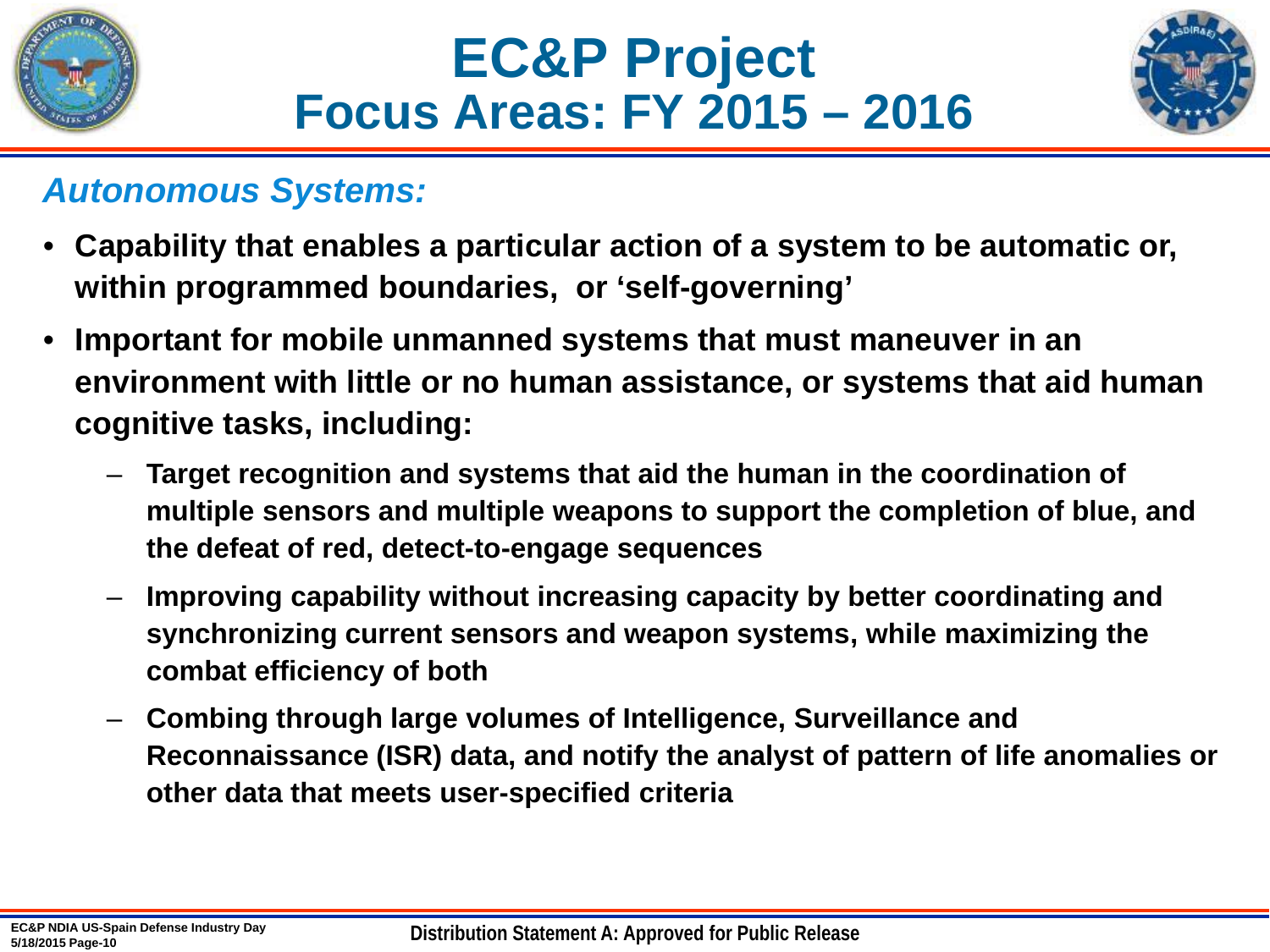

## **EC&P Timeline FY15–16**





**Distribution Statement A: Approved for Public Release**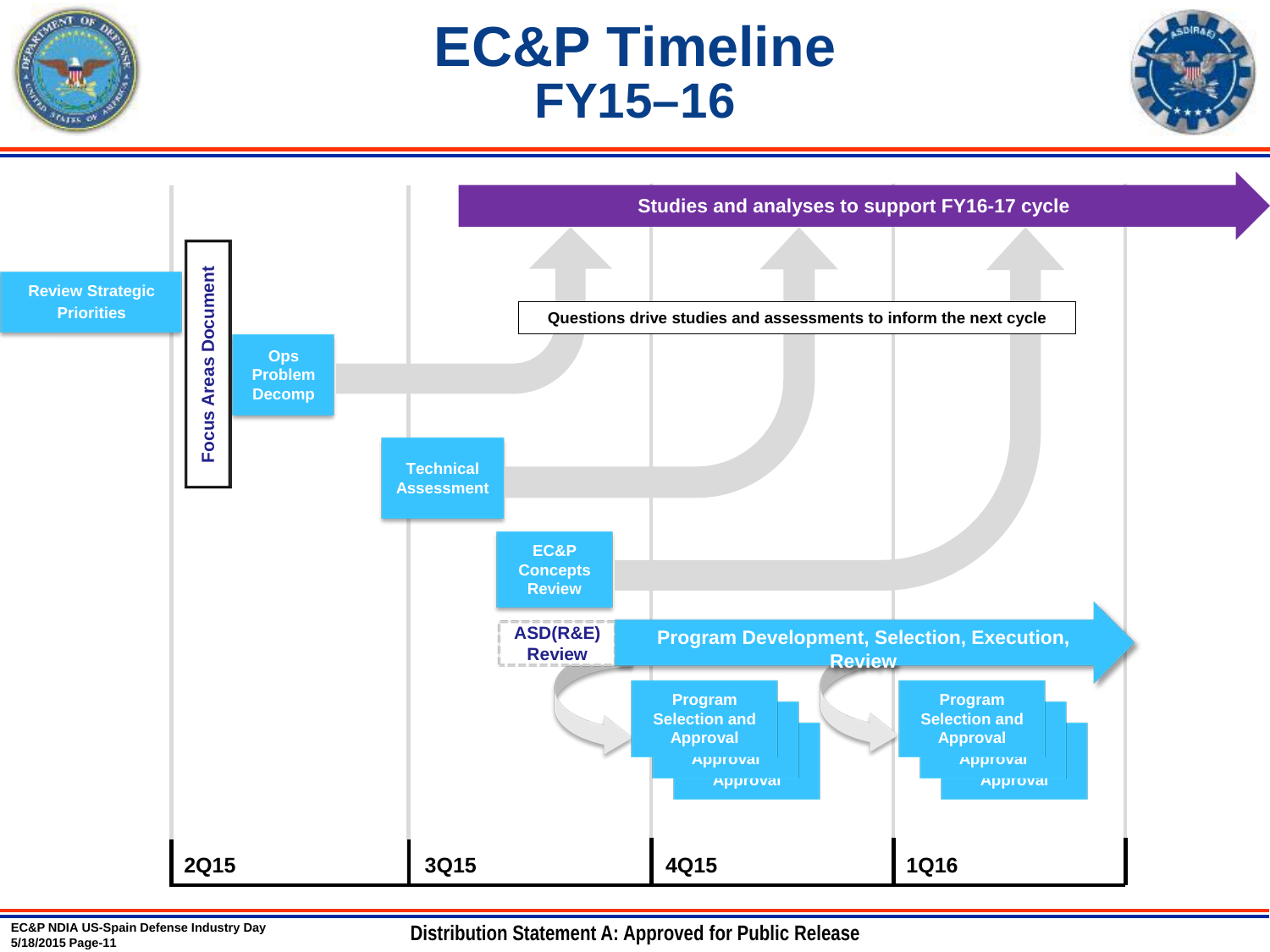

# **The Search for the World's Best**

**To Date Partnered with 31 Countries**



*Discussions Also Conducted with Argentina, Brazil, Bulgaria, Slovakia, & Turkey*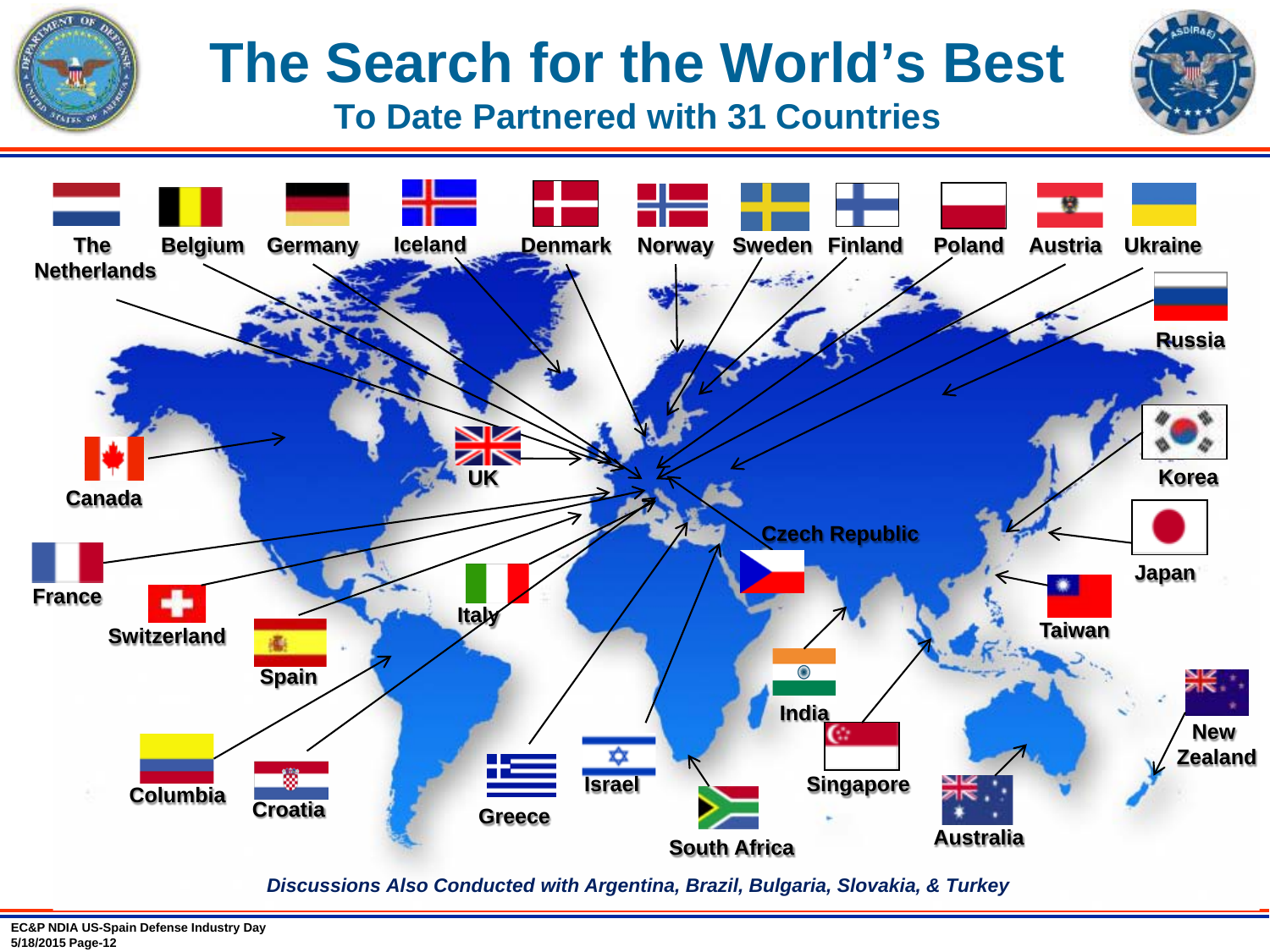

## **Our Interest / Instrument**



- **U.S. doesn't have a monopoly on good ideas**
- **Foreign Comparative Test (FCT):** 
	- **Enhances interoperability**
	- **Creates and strengthens partnerships**
	- **Enables affordability**
	- **Promotes competition**
	- **Harvests global innovation**
	- **Provides world class technology and products to improve military capabilities**

## *FCT Program Goals:*

- **Implement Title 10 provision to conduct "side-by-side" evaluation of Allied technologies to meet DoD requirements**
- **Evaluate allied prototype technology to adapt / transition for DoD use**

## *OSD Program:*

• **Facilitates use of cross-domain, international technologies for Better Buying Power (BPP), e.g., interoperable and affordable capabilities** 

*Partners***: Services, CCMDs, Labs, Foreign & Domestic Industry, Embassies, Acquisition Program Managers, Depots, Logistics Centers, and Warfare Centers**

**FCT allows us to look at foreign systems and see how they fit into US defense programs Paraphrased from USD Acquisition, Technology and Logistics testimony (House Armed Services Committee Hearing, January 2015)**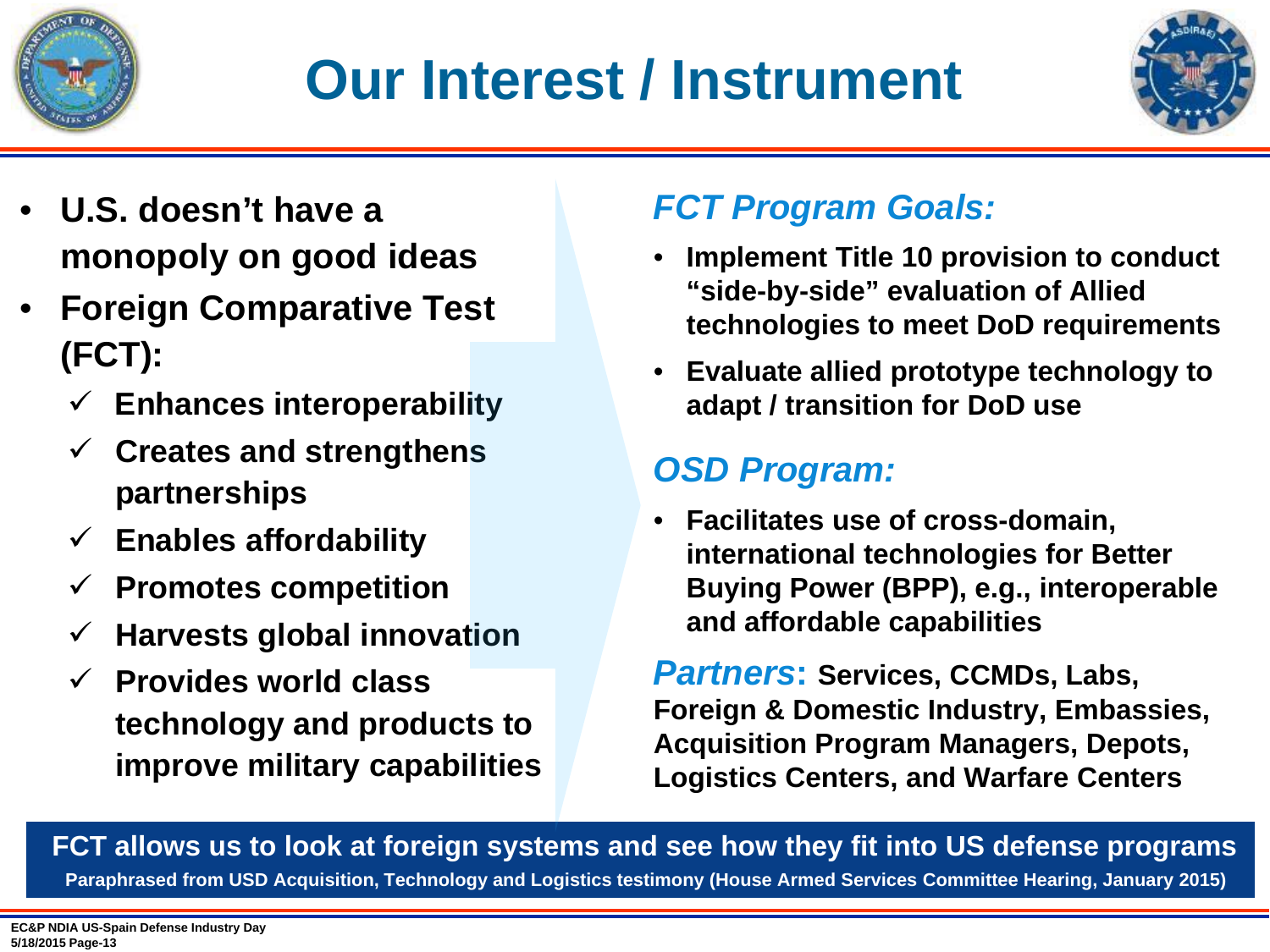

## **EC&P Program Elements & Parameters**





**EC&P NDIA US-Spain Defense Industry Day 5/18/2015 Page-14**

**Distribution Statement A: Approved for Public Release**